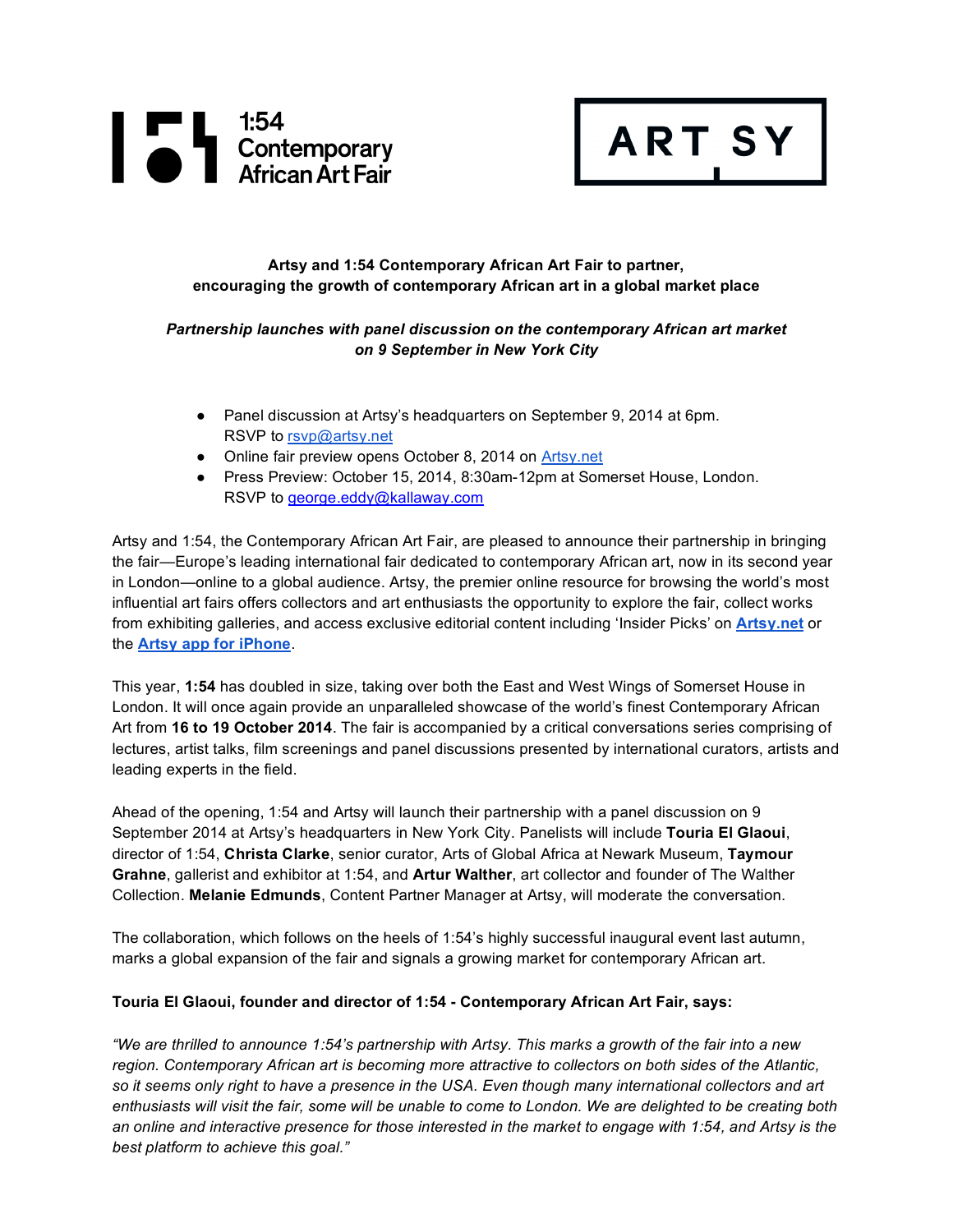The online preview of 1:54 opens on 8 October, 2014 on Artsy, where viewers may browse booths and artworks from the fair's 27 selected exhibitors and contact galleries with inquiries beginning one week prior to the opening of the physical fair on 15 October in London. 1:54 will remain live on Artsy throughout the fair, with new works updated daily.

On-site at 1:54—which will take place in London during Frieze week at Somerset House— the Artsy app for iPhone will function as a customized guide on visitors' mobile phones, mapping the fair and pinpointing their saved favorite artists, artworks, and exhibitors. The app also provides related content, such as price details (where available), and suggests similar artworks on sale at the fair. Visitors may stop by the Artsy booth for a personal demo or other special collector services from Artsy specialists.

#### **Notes to editors**

**Media contacts:** 1:54 website: www.1-54.com Twitter: twitter.com/154artfair Facebook: facebook.com/154ContemporaryAfricanArtFair

Artsy website: www.artsy.net Twitter: twitter.com/artsy Facebook: facebook.com/artsy

**Kallaway PR**: George Eddy / Jack Hickmott george.eddy@kallaway.com / jack.hickmott@kallaway.com +44 20 7221 7883

**Artsy PR:**  Tania Cavallo tania@artysmail.com +914 484 6409

### **About 1:54 Contemporary African Art Fair:**

1:54 showcases the highest quality African art, bringing together galleries, curators, artists, art centres and museums both from Africa and working with Africa-related projects to promote art by established and emerging talent to an international audience. The second edition of 1:54 will be held at Somerset House, London, from 15 (preview day) to 19 October 2014.

Taking place during Frieze London Week, the fair builds on the burgeoning popularity of contemporary African art and presents a rare opportunity to explore the rapidly emerging African art market and acquire works in an environment supported by some of the most influential people and organisations in the art world. From painting to sculpture and photography the fair presents visual African art in its many forms giving collectors, art enthusiasts and culture seekers the chance to be the first to experience and engage with African art on this level.

Through an extensive programme of conversations, talks, panels and keynote speeches with some of the